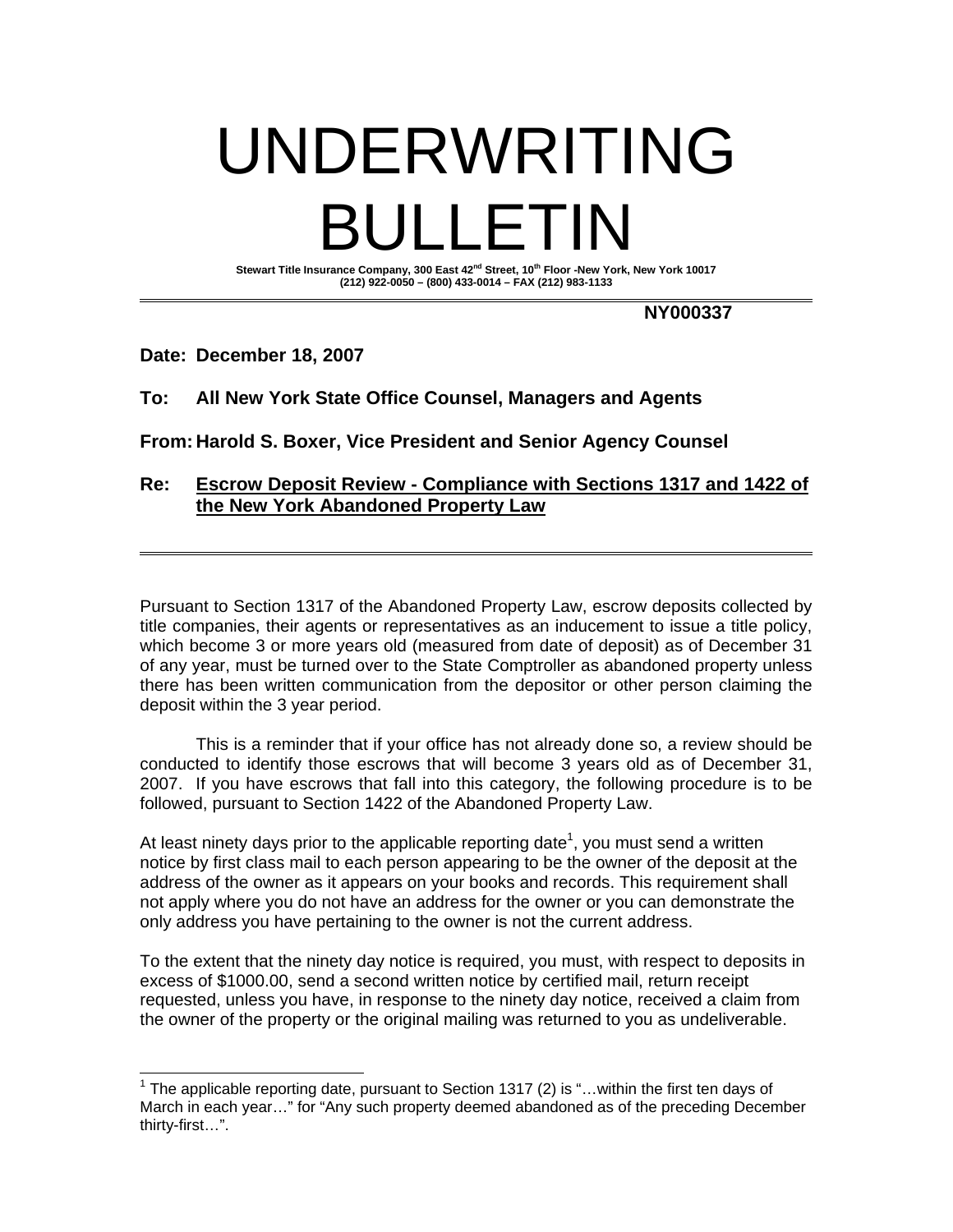The written notice required under Section 1422 shall advise the owner that deposit will be remitted to the state comptroller unless the deposit is claimed by the owner prior to the required remittance date<sup>2</sup>.

In addition, pursuant to Section 1422, the cost of necessary certified mailing may be deducted from the deposit as a service charge.

Copies of Sections 1317 and 1422 of the Abandoned Property Law are attached to this Bulletin for your reference. It is strongly suggested that you review both statutes in their entirety. Further information, including forms for reporting to the Comptroller's office, is available at

### <http://www.osc.state.ny.us/ouf/oufhandbook/money.htm>

Also attached to this Bulletin is a suggested form letter for notice to depositors in compliance with the statute.

Should you have any questions regarding the questions of escrows or the Abandoned Property Law, please contact Company Counsel.

#### **References:**

| <b>Bulletins Replaced:</b> | None               |  |                                                             |  |
|----------------------------|--------------------|--|-------------------------------------------------------------|--|
| <b>Related Bulletins:</b>  | NY000125.          |  | NY000155, NY000163, NY000179, NY000185, NY000194, NY000217, |  |
|                            | NY000268. NY000296 |  |                                                             |  |
| Underwriting Manual:       | None               |  |                                                             |  |
| <b>Exceptions Manual:</b>  | None               |  |                                                             |  |
| Forms:                     | None               |  |                                                             |  |
| Attachments:               | None               |  |                                                             |  |

**THIS BULLETIN IS A CONFIDENTIAL COMMUNICATION BETWEEN STEWART AND THE ADDRESSEE. STEWART DOES NOT AUTHORIZE THE DISCLOSURE OF THIS COMMUNICATION TO ANY THIRD PARTIES WITHOUT ITS PRIOR WRITTEN CONSENT.** 

 2 The required remittance date appears to be same as the applicable reporting date pursuant to Section 1317(2).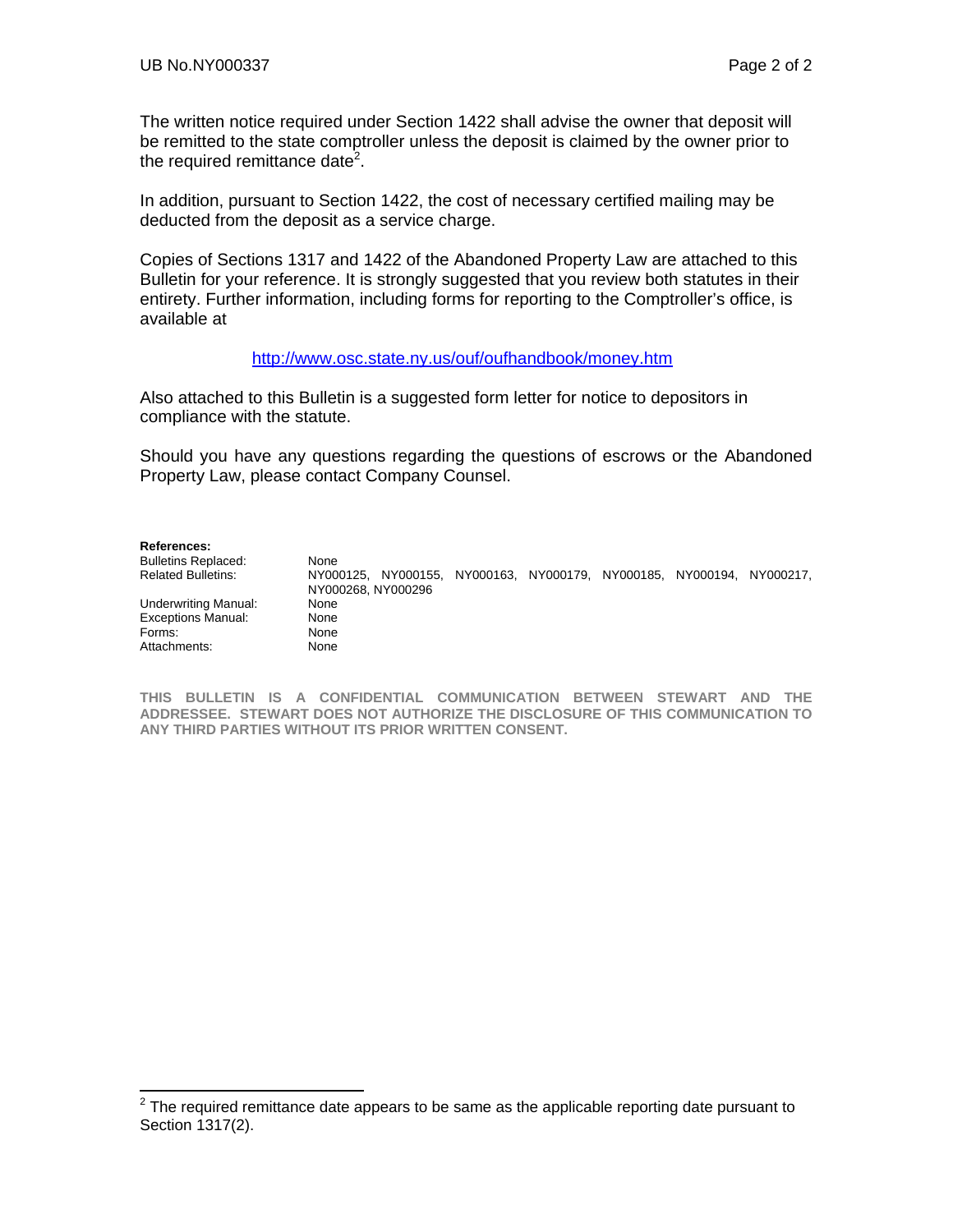Under the terms of the Deposit Agreement dated (the "Agreement") a copy of which is attached hereto, you, as the depositor, agreed to provide satisfactory disposition of the items referenced in the Agreement by the performance date stated therein. As of this date, according to our records, that obligation has not been met.

It is our obligation to inform you that Section 1317 of the Abandoned Property Law of New York states that deposits such as this, held by a title insurer, or an agent of an insurer, are deemed abandoned property if unclaimed as of December  $31<sup>st</sup>$  in any year for three years after the date of deposit, unless there has been written communication from the depositor or other person entitled to the deposit within said three year period. In the absence of written communication it is our obligation to report the deposit as abandoned property and remit same to the Comptroller of the state of New York.

Therefore, if you claim ownership of this deposit and do not want it reported as abandoned and remitted to the Comptroller, you must sign the enclosed copy of this letter and send it to the undersigned, on or before March 10, \_\_\_\_\_\_\_\_\_. Alternatively, you may send a separate written statement identifying the deposit and stating your claim thereto, by the aforementioned date.

Please be advised that we will not release funds to the depositor or any claimant in the absence of compliance with the terms of the Agreement and nothing herein is to be construed as a waiver of any of our rights under the Agreement or otherwise. Further, the Abandoned Property Law allows us to deduct the cost of certified mail incurred in this notification.

Sincerely,

I claim the funds deposited pursuant to the above referenced agreement.

\_\_\_\_\_\_\_\_\_\_\_\_\_\_\_\_\_\_\_\_\_\_\_\_\_\_\_\_\_\_\_\_\_\_\_

\_\_\_\_\_\_\_\_\_\_\_\_\_\_\_\_\_\_\_\_\_\_\_\_\_\_\_\_\_\_\_\_\_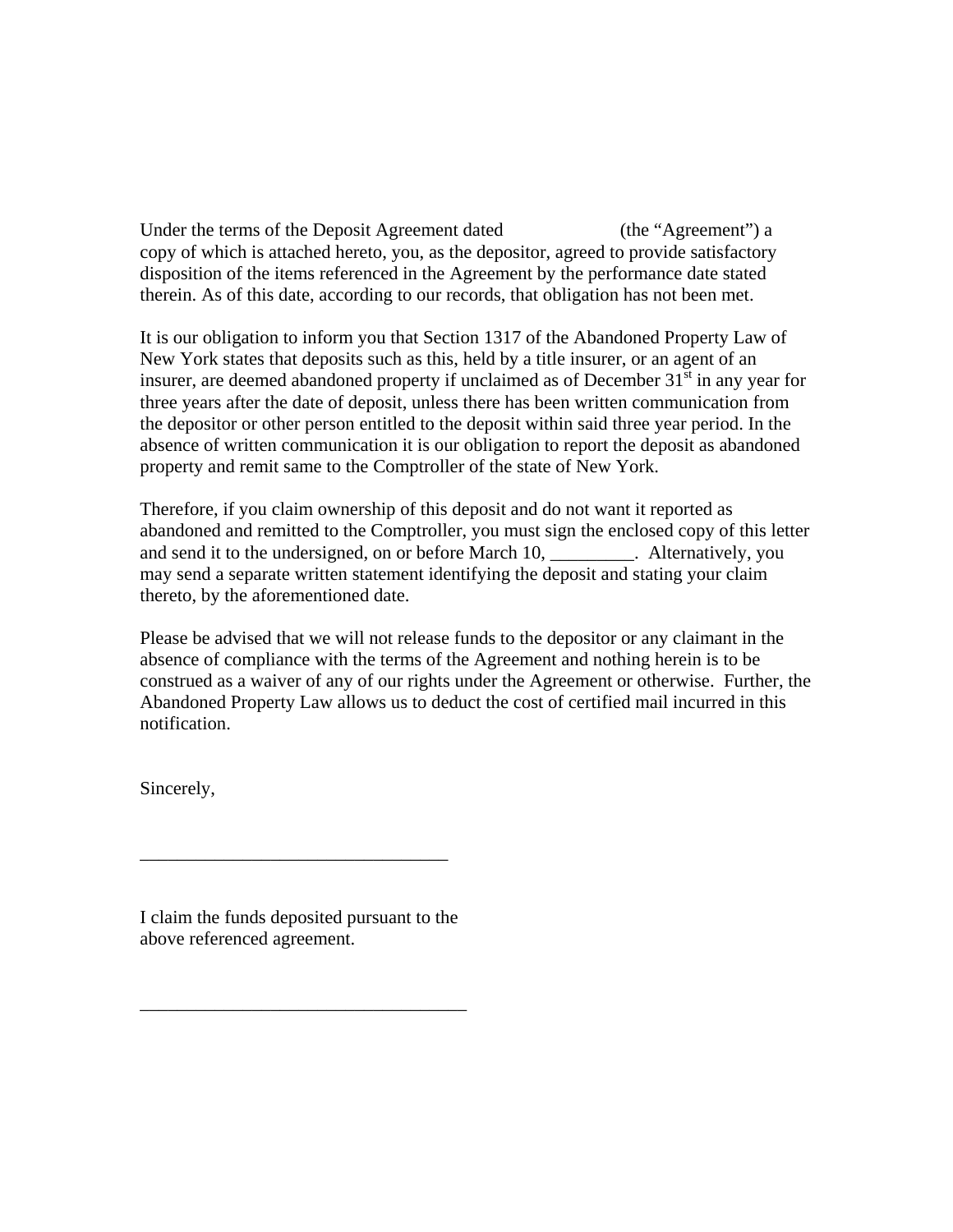# Westlaw.

Page 1

McKinney's Abandoned Property Law § 1317

 $\ddot{\text{c}}$ 

### Effective: May 15, 2003

Mckinney's Consolidated Laws of New York Annotated Currentness Abandoned Property Law (Refs & Annos) Chapter 1 Of the Consolidated Laws (Refs & Annos) 5 Article XIII. Miscellaneous Unclaimed Property (Refs & Annos)

### $\rightarrow$ § 1317. Unclaimed security deposits held by the title insurance companies

1 Any amount held or owing by a domestic or foreign title insurer or by an agent or representative of such insurer as a security deposit, relating to the transfer or financing of real property located in this state, made as an inducement to issue a title insurance policy shall be deemed abandoned property if unclaimed as of December thirty-first in any year for three years from the date of deposit, unless there has been written communication from the depositor or other person entitled thereto to the insurer to its agent or representative within said three-year period.

2. Any such property deemed abandoned as of the preceding December thirty-first shall be paid and delivered to the comptroller within the first ten days of March in each year, together with a report of said property, including a listing of depositors and lienholders, in such form as the comptroller may prescribe.

3. The title insurer or its agent or representative shall retain records of the names and addresses of the depositors and lienholders, and any records necessary to show proof of entitlement of such deposits.

4. Notwithstanding any other provision of law to the contrary, the rights of a depositor to payment from a title insurer or its agent or representative pursuant to a security deposit agreement and the obligations of such insurer [FNI] its agent or representative to fulfill the requirements specified in any such agreement shall in no way be affected, impaired or enlarged by reason of the provisions of this section or by reason of the payment or delivery to the comptroller of abandoned property hereunder. Claim for reimbursement may be filed with the comptroller by any title insurer or its agent or representative who may be required to pay or deliver any abandoned property to the comptroller pursuant to this section

5 The comptroller may require proof that the title insurer has made payment on the underlying claim under the terms of the security deposit agreement and is entitled to reimbursement therefor and after audit the comptroller shall pay the same.

6. The comptroller shall not be liable for any action by the comptroller made in good faith or based upon representations made by a title insurer pursuant to this section.

[7] Repealed by L 2003, c 62, pt P, § 4, eff. May 15, 2003]

CREDIT(S)

(Added L.1993, c. 57, § 71. Amended by L.2003, c. 62, pt. P, § 4, eff. May 15, 2003.)

[FN1] So in original. "Comma" inadvertently omitted

© 2005 Thomson/West No Claim to Orig. U.S. Govt. Works.